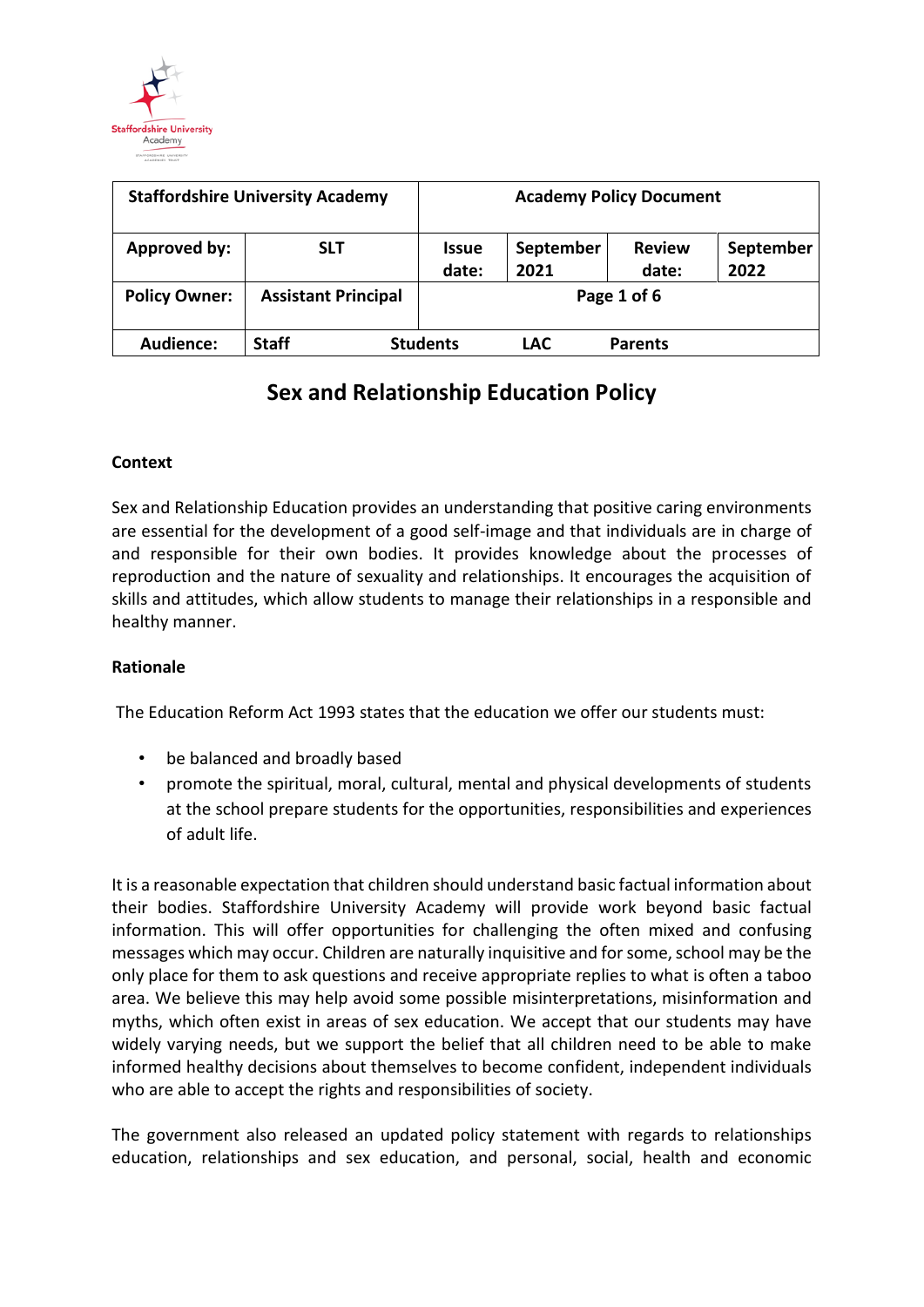

| <b>Staffordshire University Academy</b> |                            | <b>Academy Policy Document</b> |                   |                        |                   |
|-----------------------------------------|----------------------------|--------------------------------|-------------------|------------------------|-------------------|
| Approved by:                            | <b>SLT</b>                 | <b>Issue</b><br>date:          | September<br>2021 | <b>Review</b><br>date: | September<br>2022 |
| <b>Policy Owner:</b>                    | <b>Assistant Principal</b> | Page 2 of 6                    |                   |                        |                   |
| Audience:                               | <b>Staff</b>               | <b>Students</b>                | <b>LAC</b>        | <b>Parents</b>         |                   |

education on March  $1^{st}$  2017. This can be viewed [here.](https://www.gov.uk/government/publications/relationships-education-rse-and-pshe) The proposed changes to the delivery of SRE will come into effect from 2020 with schools beginning to implement them from 2019.

Through CHARACTER education Staffordshire University Academy aims to:

- foster the development of responsible citizens, responsible for themselves and others
- develop close links with the community and external agencies
- provide an appropriate curriculum
- prepare our students for adult and family life
- develop responsible, tolerant, citizens
- develop inter-personal skills
- promote moral issues and the development of personal morality
- provide equal opportunities for all
- provide a safe, orderly and motivating environment.

### Aim

To support the personal and social development of all students, ensuring that they have the ability to accept their own and others' sexuality, to express their sexuality in positive ways and to enjoy relationships.

### **Objectives**

- discover what our students know, understand, think and feel and to identify their needs
- create a programme for progressive and differentiated learning which caters for students' needs and is sensitive to individuals and groups
- encourage unembarrassed acceptance of sexuality by providing appropriate vocabulary for all parts of the body and encouraging positive attitudes to all bodily functions
- generate an atmosphere where questions and discussion on sexual matters can take place without embarrassment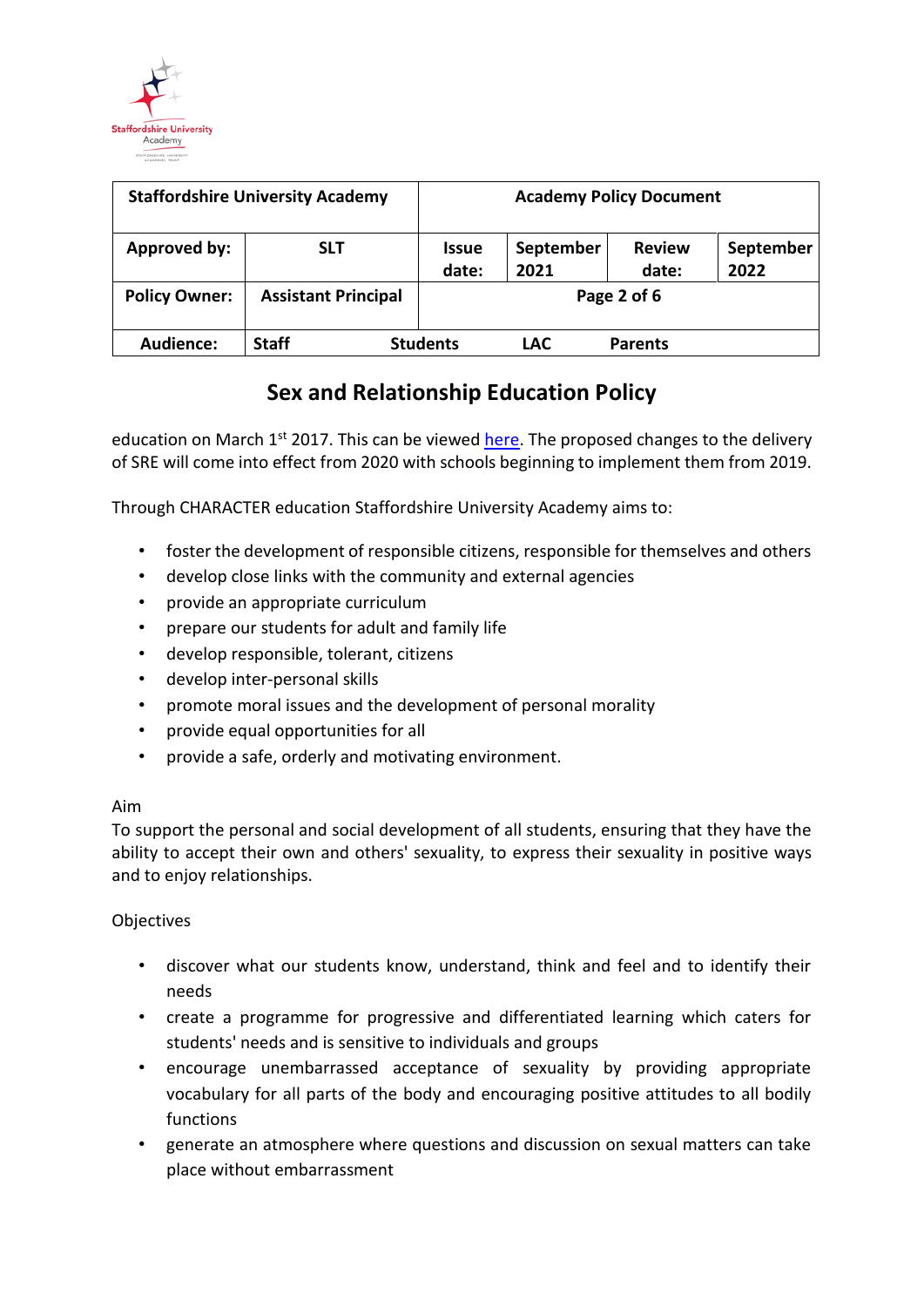

| <b>Staffordshire University Academy</b> |                            | <b>Academy Policy Document</b> |                   |                        |                   |
|-----------------------------------------|----------------------------|--------------------------------|-------------------|------------------------|-------------------|
| Approved by:                            | <b>SLT</b>                 | <b>Issue</b><br>date:          | September<br>2021 | <b>Review</b><br>date: | September<br>2022 |
| <b>Policy Owner:</b>                    | <b>Assistant Principal</b> | Page 3 of 6                    |                   |                        |                   |
| Audience:                               | <b>Staff</b>               | <b>Students</b>                | <b>LAC</b>        | <b>Parents</b>         |                   |

- counteract misleading myth and folklore and false assumptions of `normal' behaviour
- enable our students to be aware of variations in rates of growth and development (physical, emotional, social) and when puberty may commence
- provide constant reassurance that change is part of the life cycle and to give help in adjusting to these changes
- recognise the value of intimacy in loving and caring relationships, particularly within the family unit; understand the implications of parenthood
- develop skills in personal relationships, for example, communication and assertiveness;
- develop skills in decision-making and problem-solving
- help our students to affirm their rights to be able to resist unwanted touch or advances and to communicate about such matters
- develop a growing understanding of risk and safety in sexual relationships and the motivation and skills to keep themselves safe
- be aware of sources of help and to acquire the skills and confidence to use them.
- offer an inclusive, equal and inspiring environment for lesbian, gay, bisexual, pansexual and trans people.

### **Principles of Curriculum Organisation and Management**

Sex Education at Staffordshire University Academy is delivered as an integral part of the curriculum from Years 7 to 11 and is developed within the framework of a co-ordinated curriculum. Key aspects are also supported through Global Values programme. This policy should be read in conjunction with both the Science and Religious Education schemes of work. Parliament, under section 241 of the Education Act 1993 has established the legal framework for schools to follow. The legislation 5/94, regarding sex education acknowledges that parents have a right to withdraw their children from all or part of sex education outside the National Curriculum. Parents who wish to exercise this right will be asked to reconfirm this every year.

Approaches to Teaching and Learning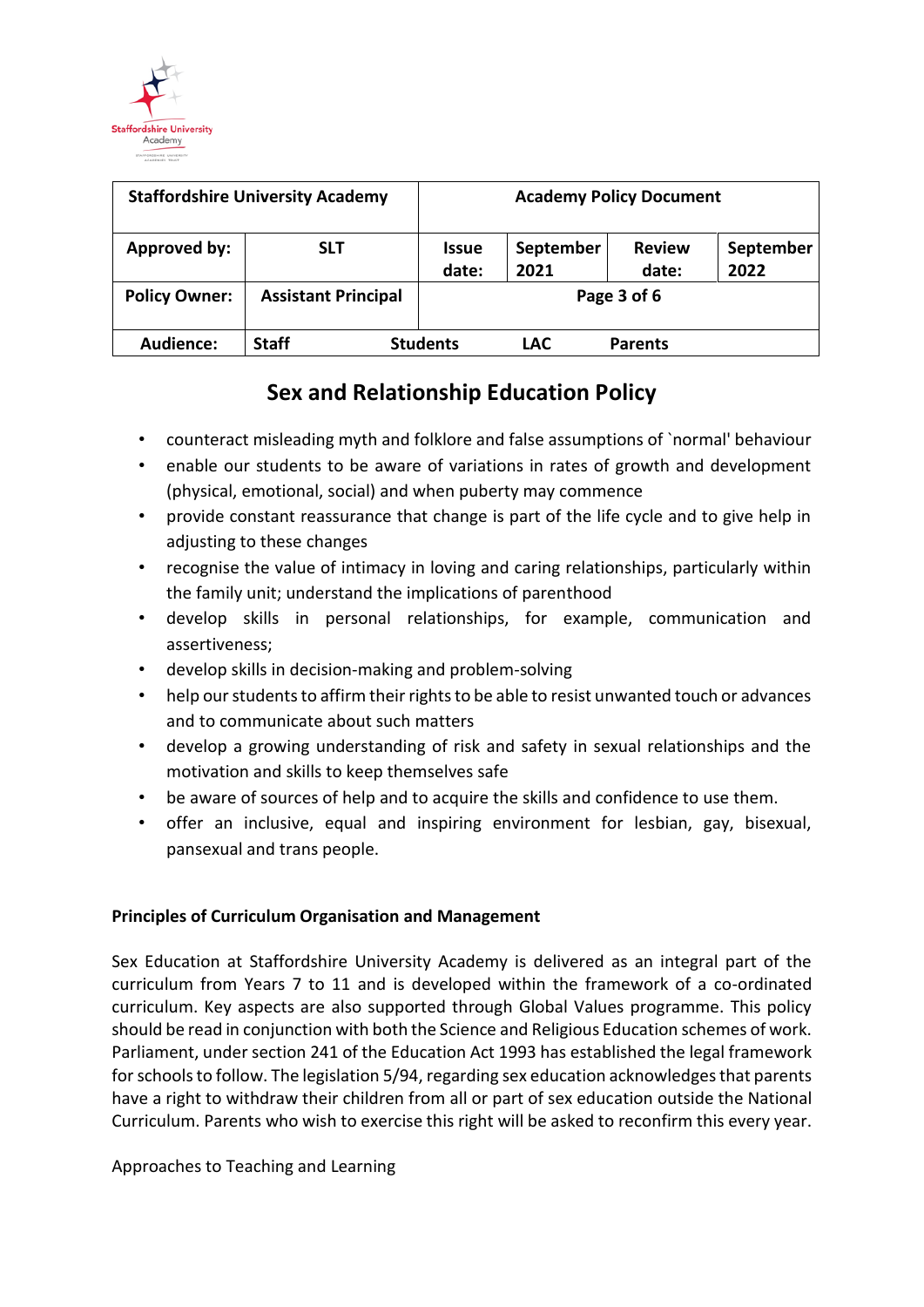

| <b>Staffordshire University Academy</b> |                            | <b>Academy Policy Document</b> |                   |                        |                   |
|-----------------------------------------|----------------------------|--------------------------------|-------------------|------------------------|-------------------|
| Approved by:                            | <b>SLT</b>                 | <b>Issue</b><br>date:          | September<br>2021 | <b>Review</b><br>date: | September<br>2022 |
| <b>Policy Owner:</b>                    | <b>Assistant Principal</b> | Page 4 of 6                    |                   |                        |                   |
| Audience:                               | <b>Staff</b>               | <b>Students</b>                | <b>LAC</b>        | <b>Parents</b>         |                   |

- It is essential that SRE is delivered in a safe, secure and supportive learning environment. Staffordshire University Academy believes that the following elements are essential to ensure this:
- the establishment of clear ground rules, understood by all, covering confidentiality, right to privacy and respect, and boundaries
- the use of distancing techniques, including de-personalised discussions, role play and theatre in education
- the use of clear language that avoids misunderstandings, prejudice and assumptions about children and young people's abilities, desires, background and experiences
- the ability to deal with unexpected questions, comments from students and sensitive issues
- •

In our academy, our students are encouraged to develop confidence in talking, listening and thinking about sex and relationships through a carefully planned and constructed SRE curriculum. The core principles of teaching and learning in SRE are:

- to ensure that every student succeeds through the provision of an inclusive education within a culture of high expectations
- to build on our students' knowledge and experiences: with teaching structured and paced to ensure that they understand what is being taught and how
- to ensure that learning is vivid and real, developing understanding through enquiry, group discussion and problem-solving
- to provide a range of opportunities for our students to learn, practise and demonstrate skills, attitudes and knowledge
- to make learning enjoyable and challenging with teaching techniques and strategies matched to a range of learning styles and needs
- to promote assessment for learning; making students partners in their own learning and allowing time for reflection and consolidation
- to ensure that staff training needs are identified and met, as appropriate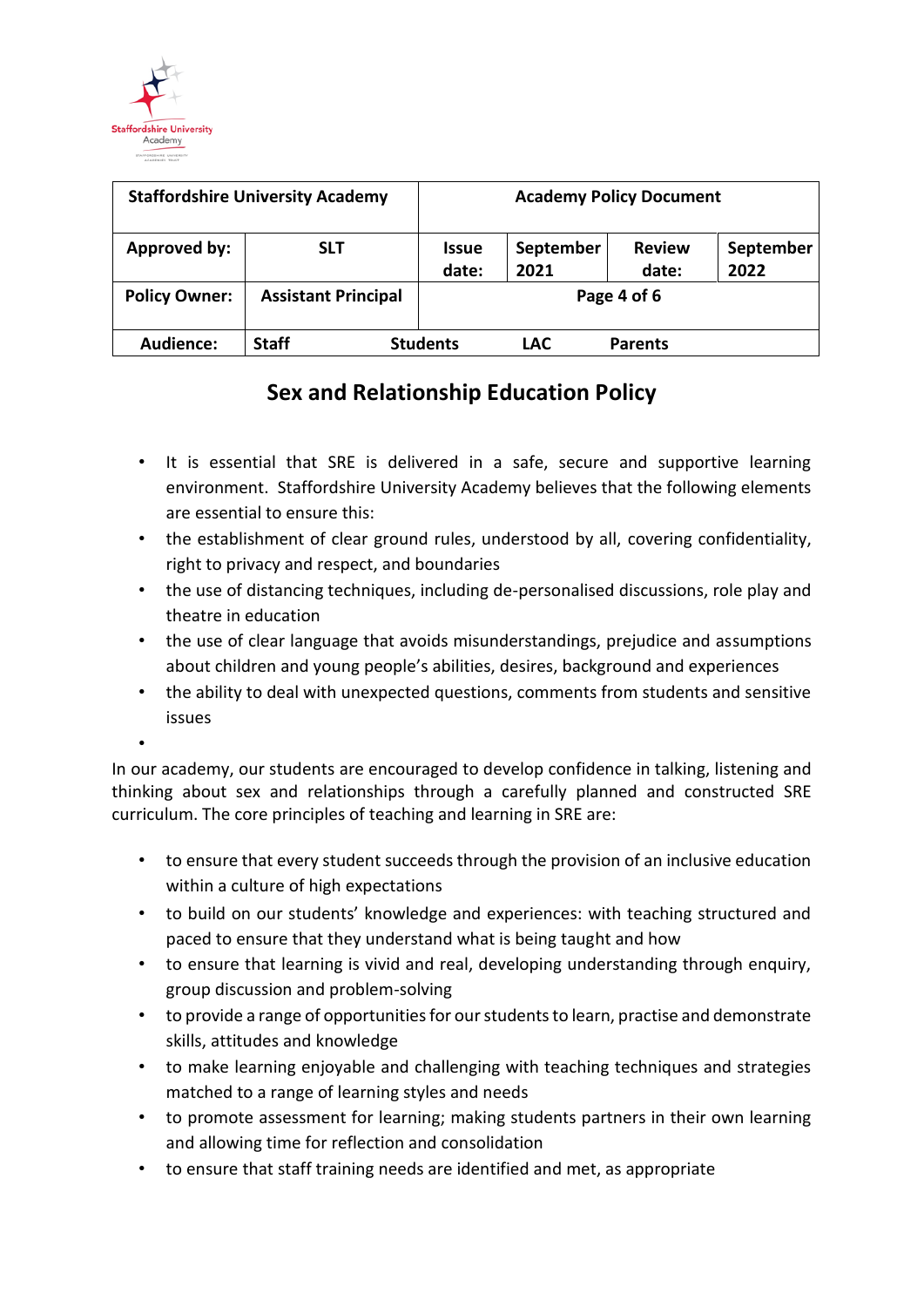

| <b>Staffordshire University Academy</b> |                            | <b>Academy Policy Document</b> |                   |                        |                   |
|-----------------------------------------|----------------------------|--------------------------------|-------------------|------------------------|-------------------|
| Approved by:                            | <b>SLT</b>                 | <b>Issue</b><br>date:          | September<br>2021 | <b>Review</b><br>date: | September<br>2022 |
| <b>Policy Owner:</b>                    | <b>Assistant Principal</b> | Page 5 of 6                    |                   |                        |                   |
| Audience:                               | <b>Staff</b>               | <b>Students</b>                | <b>LAC</b>        | <b>Parents</b>         |                   |

As with any learning process assessment of students' personal, social and emotional development is important. It provides information which indicates students' progress and achievement and informs the development of the programme.

Students do not pass or fail within this area but have the opportunity to reflect on their own learning and personal experiences and to set personal goals and agree strategies to reach them. The process of assessment has a positive impact on students' self-awareness and selfesteem.

Sensitive/Contentious/Controversial Issues

These issues will not go away and avoidance of them leaves children at risk and often confused. Official documentation, including guidance on Health Education, is in favour of their inclusion. These issues included: abortion, contraception, homosexuality, HIV/AIDS, sexual abuse etc.

These issues must be presented in such a way that sensationalism and personal bias is avoided, but is aimed at the level of students' needs and experience. A climate of trust and confidentiality is essential as is respect for privacy or `the right to pass'.

Contraception. Legally, teachers may give information about contraception, without parental consent, but not personal advice to students under 16. Young people need to talk about contraception in order to assimilate knowledge and understanding, long before they may use it.

Abortion. Students need to be presented with a balanced view in order to distinguish between fact and opinion, with respect to religious belief and the possible (unknown) experiences of some students.

HIV/AIDS The importance of prevention is recognised by governmental inclusion of teaching HIV/AIDS in the Science National Curriculum at KS3. Strong media attention has led to misunderstanding which can be clarified by teachers. Students need to understand the difference between HIV and AIDS, basic hygiene and risky behaviour. They need to learn that